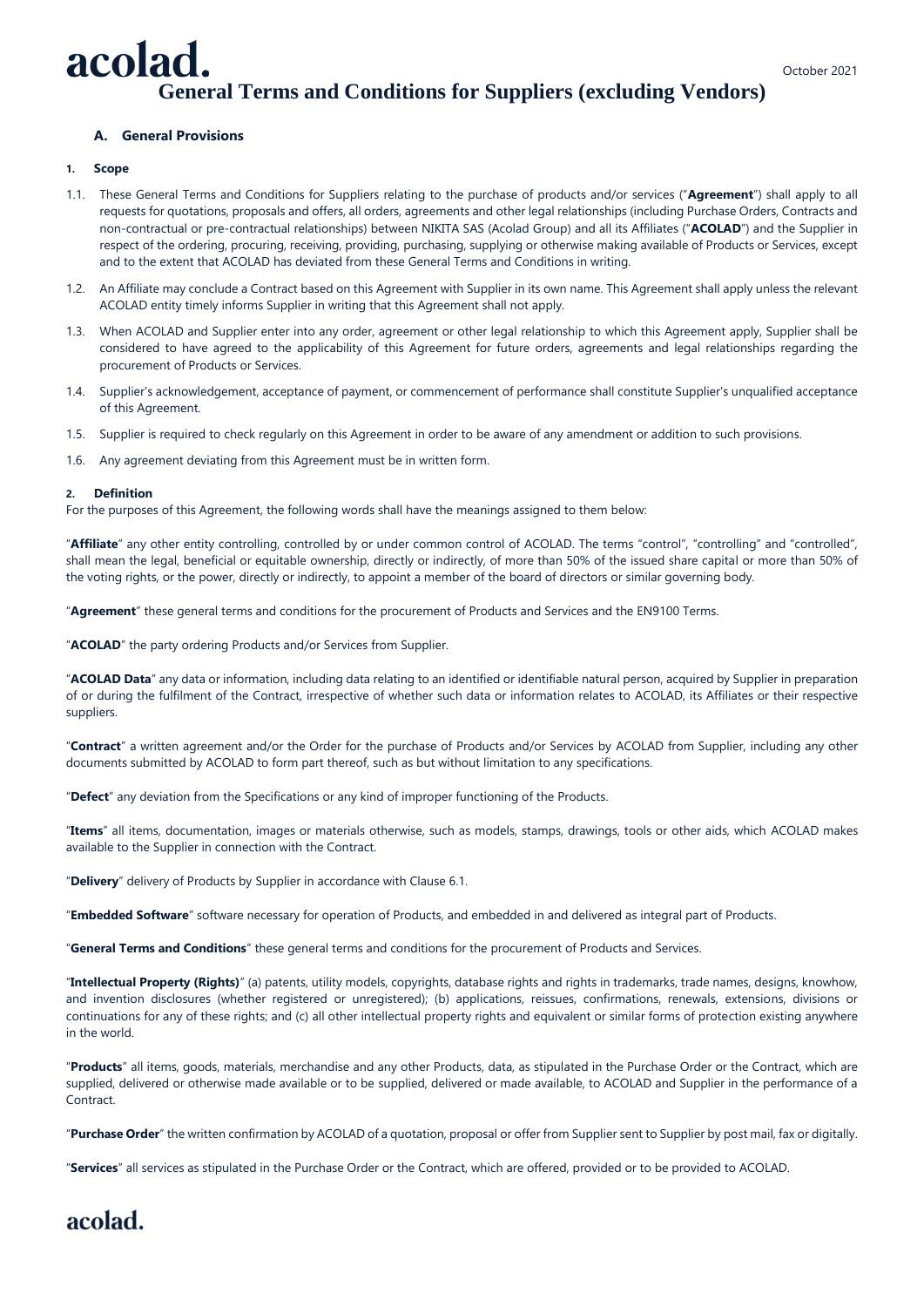"**Specifications**" the detailed specifications or description of the Products or Services as agreed to by ACOLAD and Supplier, including, if applicable, the specifications or descriptions detailed in requests for quotations, requests for proposals, offers and other communications between ACOLAD and Supplier. Should no such detailed specification or description be provided, the specification shall be that which is usual between parties or, should no such specification/description exist, that which generally applies within the sector.

"**Supplier**" the party providing the Products and/or Services to ACOLAD.

## **B. EN9100 Terms**

# **3. Scope**

- 3.1. The EN 9100 Terms defines the requirements related to EN 9100 that must be met by any ACOLAD Supplier in the context of the Services entrusted to them.
- 3.2. ACOLAD must ensure that its activities, Products and Services comply with all applicable regulatory requirements and other EN 9100 requirements. Suppliers have a major role in the fulfilment of these objectives. As a result, they must control their activities in order to ensure the quality of their Products/Services, and also ensure that their activities are carried out within the framework of a quality system compatible with the requirements of ISO 9001 and / or EN 9100.

#### **4. Quality system**

- 4.1. Suppliers whose Products or Services are subject to an approved Quality Systems shall meet all current EN9100 ''Quality Management Systems/Aerospace – Requirements" including:
	- Requirements for approval of Products/Services, methods, processes, procedures, and equipment;
	- The release of products and services;
	- Requirements for qualification of personnel;
	- Requirements for external providers' interactions with ACOLAD and the control and monitoring of performance.
	- Quality management system requirements.
	- Requirements for verification / validation activities and design and development control.
	- The identification and revision status of specifications, drawings, process requirements, inspection/verification instructions and other relevant technical data.
	- Requirements for design, test, use of statistical inspection, verification (including production process techniques for Products acceptance, and related instructions for acceptance by the organization, and as applicable critical items including key characteristics, requirements for test specimens (e.g., production method, number, storage conditions) for design approval, inspection/verification, investigation or auditing.
	- Requirements regarding the need for the Supplier to:
		- o Implement a quality management system;
		- o Use customer-designated or approved external providers, including process sources;
		- o Notify the organization of nonconforming processes, products or services;
		- o Obtain organization approval for nonconforming Product, process or services disposition;
		- o Prevent the use of counterfeit parts;
		- o Notify the organization of changes in Product and/or process, changes of Suppliers, changes of manufacturing facility location and, where required, obtain organization approval,
		- $\circ$  Flow down to the supply chain the applicable requirements including ACOLAD requirements;
		- o Provide test specimens for design approval, inspection/verification, investigation or auditing;
		- o Retention documented information, including retention periods and right of access by the ACOLAD, customers and regulatory authorities to the applicable areas of all facilities, at any level of the supply chain, involved in the order and to all applicable records;
		- o Suppliers whose provide Products or Services to ACOLAD shall be aware of their importance regarding contribution to product/service conformity, product safety and ethical behaviour.
- 4.2. ACOLAD shall ensure the adequacy of specified purchase requirements prior to their communication to the Supplier.
- 4.3. The Supplier and any applicable sub-tier suppliers should make available, upon ACOLAD´s request, a Quality System manual. This documented Quality System must include provisions for the Supplier to manage the competence, awareness, and training of all personnel where required.

## **5. Products/Services realization**

The Supplier shall apply a risk management methodology.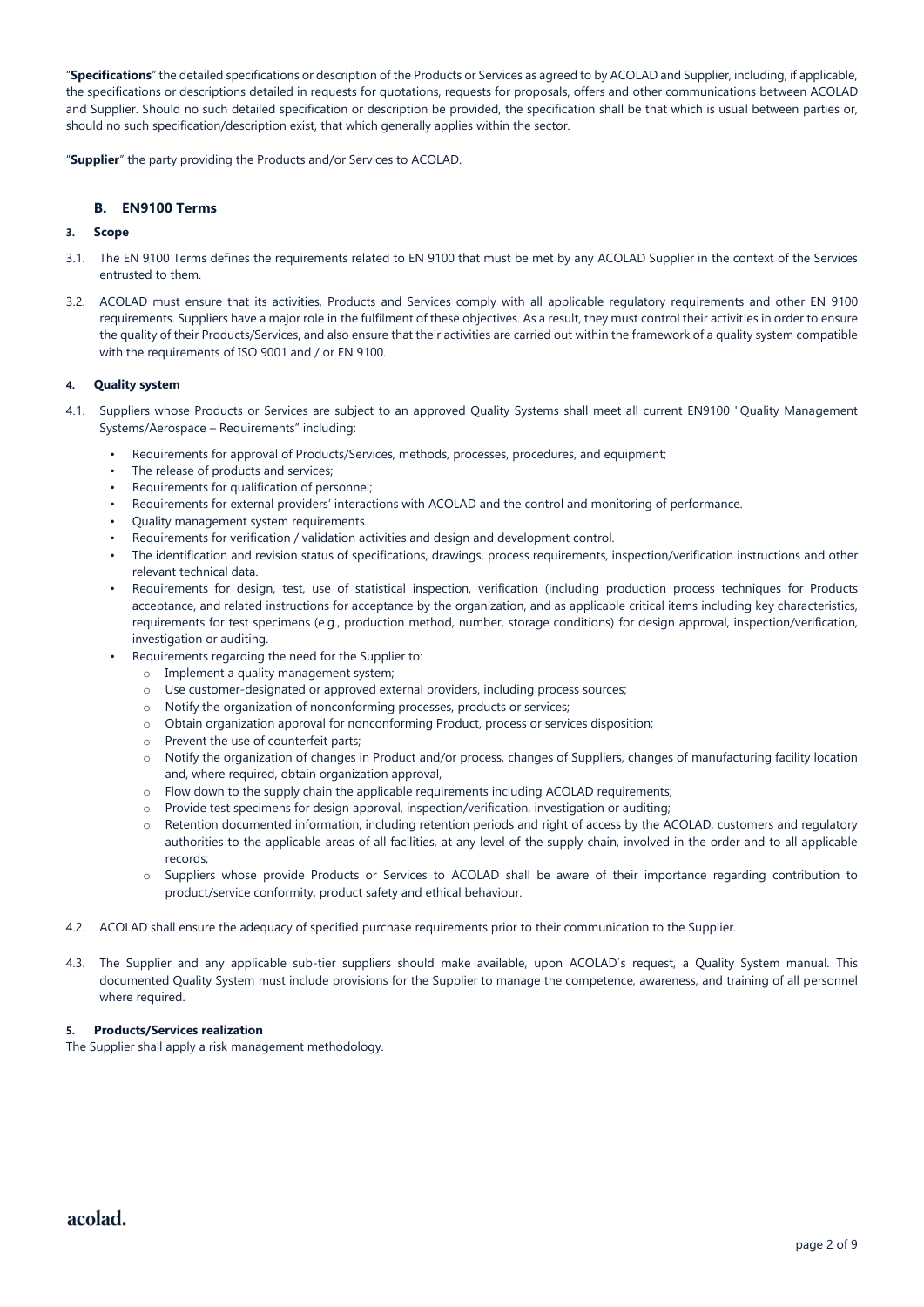# **C. General Terms and Conditions**

#### **6. Supplier responsibilities**

- 6.1. The Supplier shall deliver the Products and provide the Services:
	- in accordance with the Contract and ACOLAD instructions:
	- in accordance with the applicable laws and regulations;
	- free from defects and from any rights of third parties; and
	- fit for any particular purpose specified in the Contract or, in absence thereof, fit for the purposes for which such Products and/or Services would normally be used.
- 6.2. Supplier shall ensure that Products are packed according to industry standards and in a manner adequate to preserve and protect the Products.
- 6.3. The Supplier undertakes to deliver the Products/furnish the Services in accordance with the quality standards and delivery deadlines as stated in the Contract or Purchase Order.
- 6.4. The Supplier assumes full and exclusive responsibility for any occupational accident or disease occurred to its employees and, in case of subcontracting, its subcontractors in relation to the provision of the Products and/or Services.
- 6.5. The Supplier is solely and exclusively responsible for any claims and/or lawsuits filed by its employees and/or subcontractors, and shall, without any limitations, defend, indemnify and hold ACOLAD harmless from and against any claim, proceeding, action, fine, loss, cost, damages and expenses arising out of or relating to any such claims and/or lawsuits, and any noncompliance with legislation, regulations, codes of practice, guidance and other requirements of any relevant government or governmental agency applicable to the Supplier, its employees or subcontractors. The Supplier undertakes to appear in court at its own cost if requested by ACOLAD, acknowledging its status as sole and exclusive employer, and to provide ACOLAD with all requested documentation and information necessary to ensure proper legal defence of ACOLAD in court. The preceding sentence does not apply if the liability or damage was caused by ACOLAD's gross negligence or intentional act.
- 6.6. ACOLAD is authorized to make any payments due by the Supplier to its employees and/or subcontractors performing Services or providing Products under the Contract due by the Supplier or its subcontractors, in order to avoid lawsuits, liens or encumbrances. Such payments may be made through withholding the Supplier's credits, offsetting or in any other way. The Supplier shall provide any support requested by ACOLAD with regard to such payments and indemnify ACOLAD for any payments made and/or Products provided.

#### **7. Supplier evaluation**

ACOLAD maintains an Approved Supplier List. The evaluation of Suppliers shall be dependent upon their ability to supply the required parts, materials, Products/Services and adhere to the quality requirements. Selection preference shall be given to Suppliers with accredited third-party certified management systems.

## **8. Supplier auditing**

- 8.1. ACOLAD may use Supplier performance reporting, corrective action requests, and or Supplier audits as the primary methods of monitoring Suppliers.
- 8.2. The need for Supplier audits is dependent upon the type of Products/Services, the impact of supplied Products/Services on the final quality, and where applicable, on the quality reports or quality records previously used to demonstrate the capability and performance of the Supplier.
- 8.3. ACOLAD reserves the right to conduct a system audit at the Supplier's premises within 15 working days of notice.
- 8.4. The Supplier authorizes access to ACOLAD and regulatory authorities, to the premises for checking the records relating to the supply.

#### **9. Payment, invoicing**

- 9.1. In consideration of the Products delivered and/or the Services provided by Supplier in accordance with the Purchase Order, ACOLAD shall pay to Supplier the purchase price stated in the Contract provided the invoice fulfils the requirements defined in the Contract.
- 9.2. Supplier shall submit invoices in an auditable form, complying with applicable laws, generally accepted accounting principles and the specific ACOLAD requirements, containing the following minimum information:
	- Individual number of the invoice
	- Purchase Order number
	- Supplier name/ address
	- ACOLAD Entity VAT/Tax number
	- Supplier VAT/Tax Number
	- **Ouantity**
	- Specification of Products and/or Services
	- Price (total amount invoiced)
	- Currency
	- Tax or VAT amount
	- Authorized Economic Operator and/or Approved Ex-porter Authorization number and/or other customs identification number, if applicable
	- Payment terms and payment date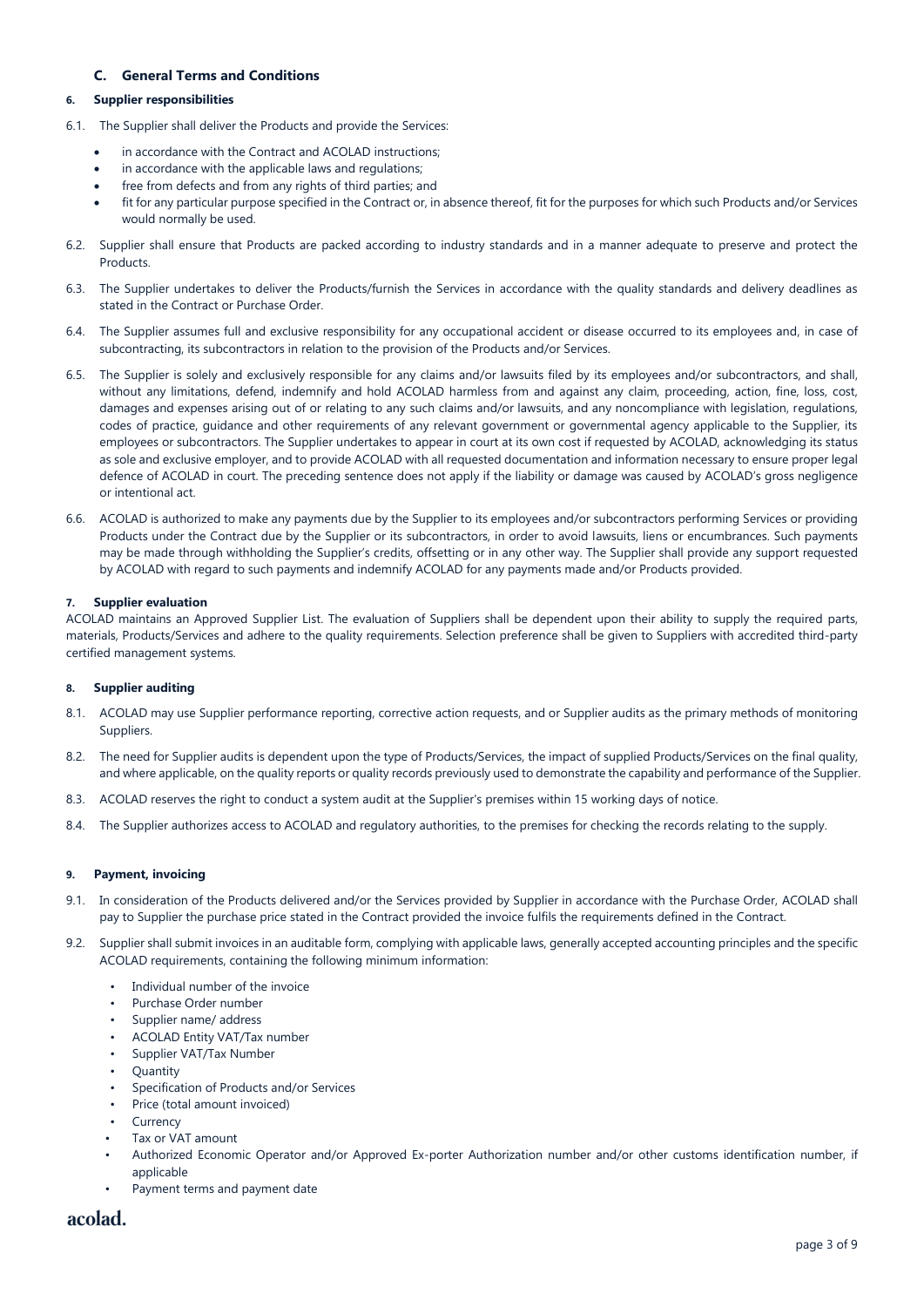- 9.3. Invoices must be sent to the billing address specified in the Purchase Order or Contract.
- 9.4. ACOLAD shall pay the invoice in accordance with the payment terms agreed in the Contract.
- 9.5. ACOLAD reserves the right to set off or withhold payment for Products and/or Services not provided in accordance with the Purchase Order or Contract.

#### **10. Delivery, performance of services**

- 10.1. Supplier shall inspect Products prior to shipment to ACOLAD.
- 10.2. Supplier is responsible for all tests and inspections of the Products during receiving, manufacture, and Supplier's final inspection.
- 10.3. Material and/or process certificates may be required with shipments. The Supplier will be notified on the purchase order of these requirements. By providing the shipment the Supplier confirms that the Products comply with the purchase order requirements.
- 10.4. Supplier shall strictly adhere to the shipment, delivery or completion schedules specified in the purchase order. In the event of any anticipated or actual delay Supplier shall promptly notify ACOLAD, stating the reasons for the delay and the actions being taken to overcome and minimize the delay, and provide ACOLAD with a recovery schedule.
- 10.5. Unless agreed otherwise in the Contract, the Products or Services shall be delivered to the location defined in the Purchase Order or, if no such place has been defined, to ACOLAD's place of business.
- 10.6. The Products shall be delivered, and Services shall be provided during ACOLAD's business hours unless otherwise requested by ACOLAD.
- 10.7. Upon Delivery, Supplier (or its appointed carrier) shall provide ACOLAD a delivery note and any other similar required documents. If ACOLAD has approved partial delivery, such delivery note shall also include the outstanding balance.
- 10.8. Ownership of the Products is transferred to ACOLAD at Delivery.

#### **11. Non conformities**

- 11.1. Non-conforming material will not be shipped to ACOLAD without prior written consent. ACOLAD must be immediately notified and the Supplier has to obtain ACOLAD´s written approval for decisions on non-compliant Products/Services.
- 11.2. If requested by ACOLAD purchasing or quality representative, the Supplier shall provide corrective action on failures or non-conformances of Supplier's Product. The Supplier undertakes to set up and carry out the appropriate corrective actions to correct any malfunction. ACOLAD will ensure the effectiveness of the actions carried out.

### **12. Acceptance**

- 12.1. Delivery of Products or provision of Services may not be deemed to be acceptance of such Products or Services by ACOLAD.
- 12.2. ACOLAD shall have reasonable time to inspect or test the Products and/or Services and to report any defects to Supplier.
- 12.3. If a defect in the Products and/or Services was not reasonably detectable during the inspection, ACOLAD shall have reasonable time to provide notice of such defect after it has become apparent and/or to reject the Products/Services.
- 12.4. The Parties may agree on a certain acceptance procedure, in which case acceptance will be subject to ACOLAD's written acceptance statement. Supplier shall inform ACOLAD in writing within a reasonable time period in advance when the Products and/or Services are ready for acceptance.
- 12.5. ACOLAD may enforce any remedy defined in the Contract for any rejected Products or Services.

#### **13. Delay**

If the Delivery of Products or the provision of Services does not comply with the agreed date(s), ACOLAD may:

- Terminate the Contract in whole or in part, or cancel the Purchase Order;
- Refuse any subsequent delivery of the Products or provision of the Services;
- Recover from Supplier any expenses reasonably incurred by ACOLAD in obtaining the Products and/or Services in substitution from another supplier
- Claim damages for any cost, loss, expenses and liquidated damages incurred by ACOLAD which are attributable to Supplier's delay; and
- Claim liquidated damages as agreed in the Contract, if applicable.

#### **14. Warranty and remedies**

Supplier warrants that the Products and/or Services comply with the Contract/Purchase Order, including but without limitation to Supplier's responsibilities as defined in Clause 1.

Supplier warrants that the Products are new and unused at the date of Delivery and remain free from defects during the warranty period.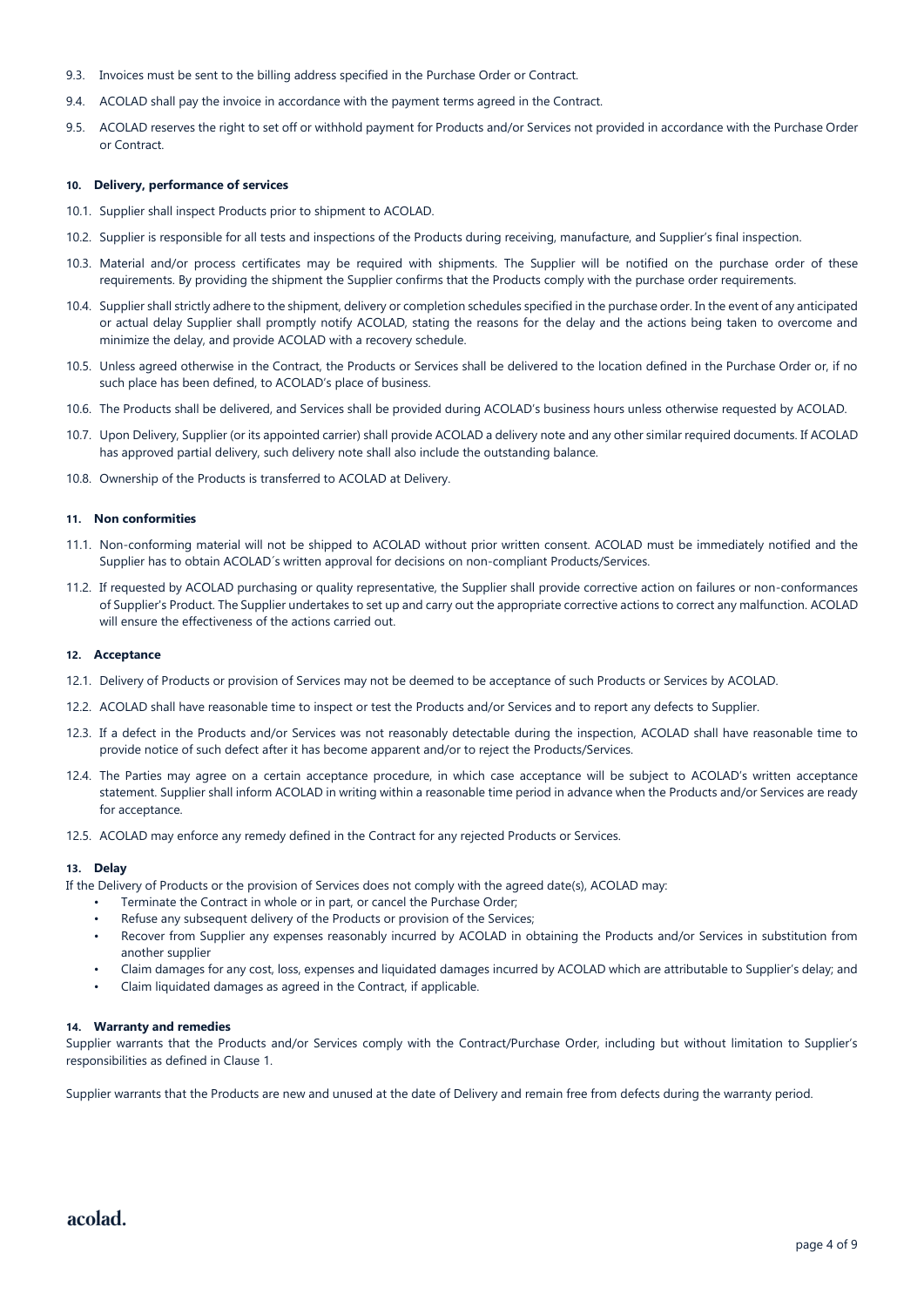#### **15. Intellectual property**

- 15.1. Supplier herewith assigns to ACOLAD full ownership rights in any Intellectual Property in Products resulting from the Services. Supplier further agrees, upon ACOLAD's request and at its cost, to take all further steps necessary to perfect ACOLAD's ownership to the Intellectual Property.
- 15.2. Intellectual Property Rights in any Products created by or licensed to Supplier prior or outside a Contract (Pre-Existing IPR) will remain vested in Supplier (or the third party owner). To the extent that Pre-Existing IPR are embedded in any Products resulting from the Services, Supplier grants, or undertakes to procure that the third party owner grants, ACOLAD and its Affiliates a worldwide, irrevocable, transferable, nonexclusive, royalty-free license to use the Pre-Existing IPR as part of such Products, including the right to improve, develop, market, distribute, sublicense or otherwise use such Pre-Existing IPR.
- 15.3. Supplier must specify in writing and prior to Delivery all open source software contained in or used by Embedded Software, if any, and request ACOLAD's written approval. Supplier agrees to replace at its own cost any open source software components rejected by ACOLAD with software of at least the same quality and functionality.
- 15.4. If any claim is made against ACOLAD that Supplier's Products and/or Services infringe a third party's Intellectual Property Rights, Supplier shall at its cost, but at ACOLAD's discretion (i) procure for ACOLAD and ACOLAD's clients, as the case may be, the right to continue using the Products and/or Services; (ii) modify the Products and/or Services so they cease to be infringing; or (iii) replace the Products and/or Services by non-infringing equivalents. Otherwise, ACOLAD is entitled to terminate the Contract and to reclaim all sums which it has paid to Supplier thereunder.
- 15.5. Supplier cannot assert any intellectual-property or other rights over Services performed on behalf of ACOLAD. For all Services commissioned by ACOLAD, the Supplier undertakes to assign to ACOLAD any copyright to which he may lay claim.
- 15.6. Supplier undertakes not to hold ACOLAD responsible, by judicial or extra-judicial means, for any action brought against him/her for any infringement of intellectual-property rights, of which the Supplier is, or is deemed to be, aware, through the Service furnished by the Supplier.
- 15.7. Notwithstanding any other action, the Supplier undertakes to rectify the infringement without delay and at his/her own expense by acquiring and transferring to ACOLAD all intellectual-property rights on the incriminating part(s) of the Services, or amending the incriminating part(s) of the Service in such a way that they no longer infringe upon the intellectual-property rights.
- 15.8. Any material relating to the Service shall remain the sole property of ACOLAD and shall be returned without delay once the Services have been completed. The Supplier shall also return any software issued to him/her for provision of the Services once the Services has been completed. At the same time, the Supplier shall also delete such software from its computer(s) and destroy any back-up or other copies.

#### **16. Compliance, Integrity**

- 16.1. Supplier shall provide the Products and/or Services in compliance with all relevant laws, regulations, and codes of practice.
- 16.2. Supplier represents and warrants that it is and will remain fully compliant with all applicable trade and customs laws, regulations, instructions, and policies, including, but not limited to, satisfying all necessary clearance requirements, proofs of origin, export and import licenses and exemptions from, and making all proper filings with appropriate governmental bodies and/or disclosures relating to the provision of services, the release or transfer of goods, hardware, software and technology.
- 16.3. No material or equipment included in or used for the Products and/or Services must originate from any company or country listed in any relevant embargo issued by the authority in the country where the Products and/or Services will be used or an authority otherwise having influence over the equipment and material forming part of the Products and/or Services. If any of the Products and/or Services are or will be subject to export restrictions, it is Supplier's responsibility to promptly inform ACOLAD in writing of the particulars of such restrictions.
- 16.4. Both Parties warrant that each will not, directly or indirectly, and that each has no knowledge that other persons will, directly or indirectly, make any payment, gift or other commitment to its customers, to government officials or to agents, directors and employees of each Party, or any other party in a manner contrary to applicable laws (including but not limited to the U. S. Foreign Corrupt Practices Act, the UK Bribery Act 2010 and, where applicable, legislation enacted by member states and signatories implementing the OECD Convention Combating Bribery of Foreign Officials), and shall comply with all relevant laws, regulations, ordinances and rules regarding bribery and corruption. Nothing in the Contract will render either Party or any of its Affiliates liable to reimburse the other for any such consideration given or promised.
- 16.5. Any violation of an obligation contained in this Clause 16 is a material breach of the Contract and entitles the other Party to terminate the Contract with immediate effect and without prejudice to any further rights or remedies available thereunder or at law. Notwithstanding anything to the contrary in the Contract, Supplier shall, without any limitations, indemnify and hold harmless ACOLAD for all liabilities, damages, cost or expenses incurred as a result of any such violation and termination of the Contract, or arising from export restrictions concealed by Supplier.

#### **17. Anti-human trafficking and forced labor**

- 17.1. ACOLAD is committed to ensure that there is no modern slavery or human trafficking in any part of its business or its supplier chain.
- 17.2. ACOLAD expects from its suppliers to comply with ACOLAD's values and the law.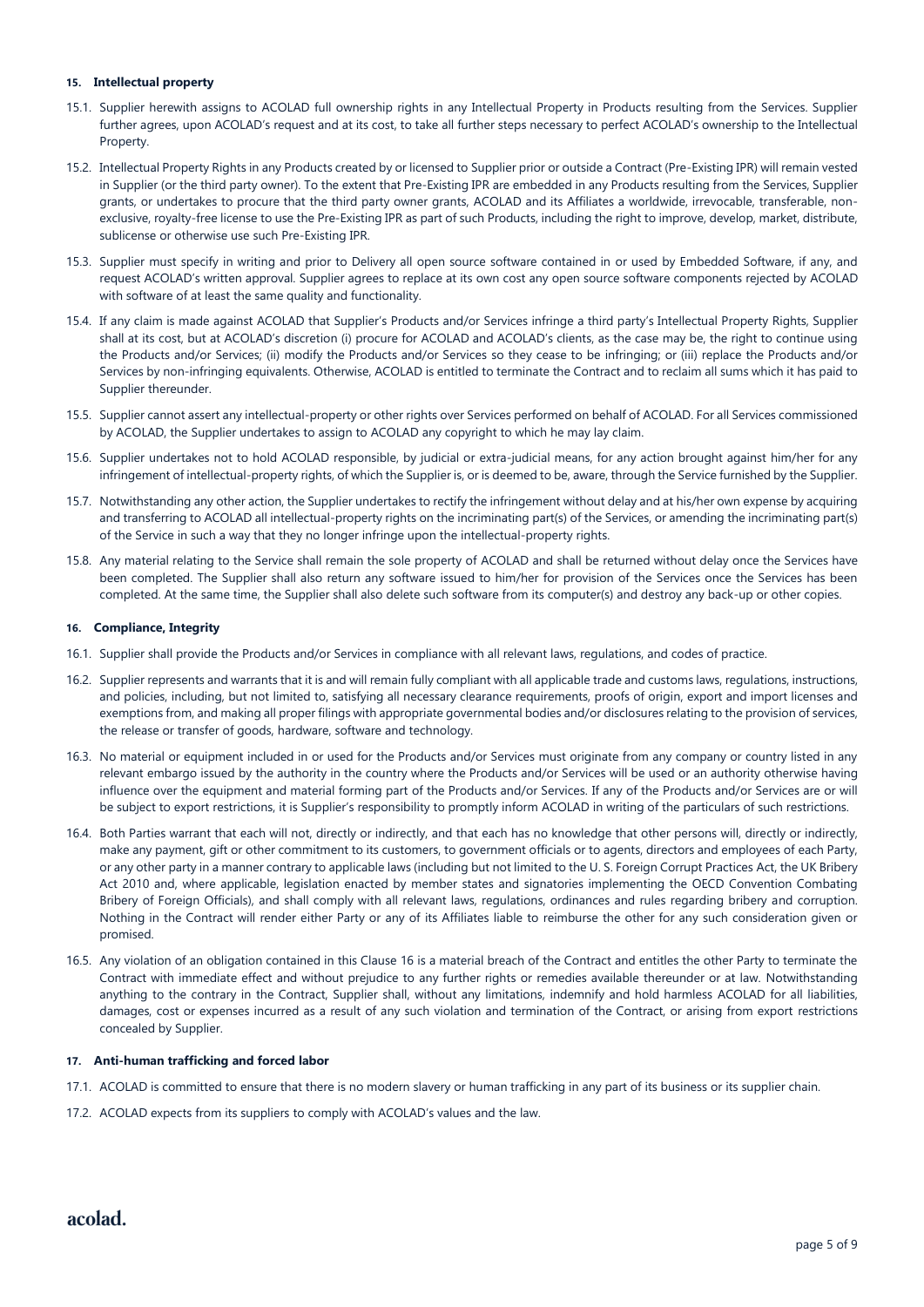#### 17.3. Suppliers will not:

- Engage in any form of human trafficking, whether by force, fraud, or coercion; or any form of involuntary servitude or slavery;
- Engage in any form of sex trafficking or the procurement of any commercial sex act;
- Use any form of forced or involuntary labour;
- Engage in, or support the use of child labour and shall comply with all applicable child labour laws;
- Destroy, conceal, confiscate, or otherwise deny access by an employee to the employee's identity or immigration documents, such as passports or drivers' licences;
- Use misleading or fraudulent practices during the recruitment of employees or offering of employment, such as failing to disclose, in a format and language accessible to the worker, basic information or making material misrepresentations during the recruitment of employees regarding the key items and conditions of employment;
- Use recruiters that do not comply with local labour laws of the country in which the recruiting takes place;
- Charge applicants/candidates/employees recruitment fees;
- If required by law or contract, provide an employment contract, recruitment agreement, or other required work document in writing, which shall be in a language the employee understands;
- Comply with all applicable local wages, benefits, and working hours labour laws;
- If required by law or contract, provide return transportation or pay for the cost of return transportation upon the end of employment for employees who are not nationals of the country where they are working,
- If required by law or contract, provide or arrange housing that meets the host country housing and safety standards.

#### **18. Confidentiality, Data security, Data protection**

- 18.1. Without disregarding the obligation contained in the present clause, ACOLAD reserves the right to settle specific and more detailed Non-Disclosure Agreements (NDA), with the Supplier.
- 18.2. Supplier shall comply with ACOLAD's Information Security Policy by respecting the following principles:
	- Confidentiality: by preserving authorized restrictions on access and disclosure, including means for protecting privacy and proprietary information; and
	- Integrity: by quarding against improper information modifications or distraction, including information non-repudiation and authenticity; and
	- Availability: by ensuring a timely and reliable access to and use of information; and
	- Legal and Regulatory: by respecting and complying with applicable laws and regulations.
- 18.3. Supplier shall be assessed on the aforementioned ACOLAD's Information Security Policy and on Information Security aspects including, but not limited to those hereinafter.
- 18.4. Supplier shall keep in strict confidence all ACOLAD Data and any other information concerning ACOLAD or its Affiliates' business, their Products and/or their technologies which Supplier obtains in connection with the Products and/or Services to be provided (whether before or after acceptance of the Contract). Supplier shall restrict disclosure of such confidential material to such of its employees, agents or subcontractors or other third parties as need to know the same for the purpose of the provision of the Products and/or Services to ACOLAD. Supplier shall ensure that such employees, agents, subcontractors or other third parties are subject to and comply with the same obligations of confidentiality as applicable to Supplier and will be liable for any unauthorized disclosures.
- 18.5. Supplier shall apply appropriate safeguards, adequate to the type of ACOLAD Data to be protected, against the unauthorised access or disclosure of ACOLAD Data and protect such ACOLAD Data in accordance with the generally accepted standards of protection in the related industry, or in the same manner and to the same degree that it protects its own confidential and proprietary information – whichever standard is higher. Supplier may disclose confidential information to Permitted Additional Recipients (which means Supplier's authorised representatives, including auditors, counsels, consultants and advisors) provided always that (i) such information is disclosed on a strict need-to-know basis, and (ii) such Permitted Additional Recipients sign with Supplier a confidentiality agreement with terms substantially similar hereto or, where applicable, are required to comply with codes of professional conduct ensuring confidentiality of such information.
- 18.6. Supplier must not
	- use ACOLAD Data for any other purposes than for providing the Products and/or Services, or,
	- reproduce the Customer Data in whole or in part in any form except as may be required by the respective contractual documents, or
	- disclose ACOLAD Data to any third party, without the prior written consent of ACOLAD.
- 18.7. Supplier shall install and update at its own cost required and adequate encryption methods, virus protection software and operating system security patches for all computers and software utilized in connection with providing the Products and/or Services and this shall also apply to ACOLAD Data in transit.
- 18.8. Supplier shall inform ACOLAD without delay about suspicion of breaches of data security or other security incidents or irregularities regarding any ACOLAD Data.
- 18.9. Supplier agrees that ACOLAD is allowed to provide any information received from Supplier to any Affiliates. Supplier shall obtain in advance all necessary approval or consent for ACOLAD to provide such information to ACOLAD's Affiliates if such information is confidential for any reason or subject to applicable data protection or privacy laws and regulations.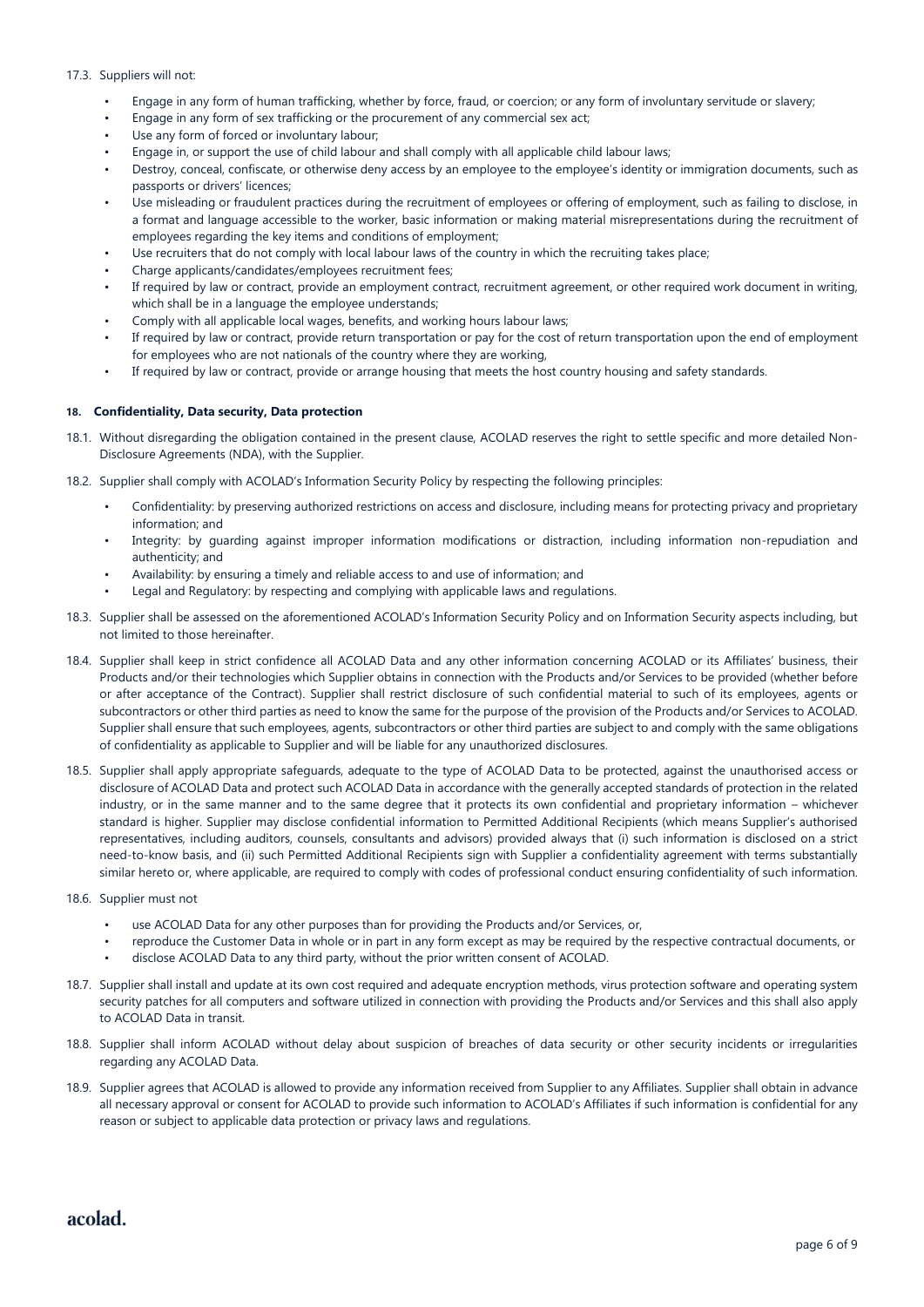#### **19. Non-solicitation**

During the duration of the Agreement in which the Supplier renders services to ACOLAD and for a period of one (1) year after termination or expiration of this Agreement, the Supplier shall not solicit, attempt to recruit or recruit any employee, consultant, client or customer of ACOLAD for itself or for other companies or individuals.

#### **20. Processing of Personal Data**

- 20.1. A party agrees to transfer personal data to the other party for the establishment of the contractual relationship.
- 20.2. If personal data are transferred for the provision of the Services, each parties agree to comply with applicable laws such as the Regulation (EU) 2016/679 on the protection of natural persons with regard to the processing of personal data and on the free movement of such data (General Data Protection Regulation "GDPR").

#### **21. Liability and indemnity**

- 21.1. Without prejudice to applicable mandatory law, Supplier shall, without any limitations, indemnify and hold harmless ACOLAD for all liabilities, damages, cost, losses or expenses incurred by ACOLAD as a result of Supplier's breach of the Contract. Supplier shall, without any limitations, indemnify and hold harmless ACOLAD for any claim made by a third party against ACOLAD in connection with the Products and/or Services, including but without limitation to claims that such Products and/or Services infringe a third party's Intellectual Property Rights. Upon ACOLAD's request Supplier shall defend ACOLAD against any third party claims.
- 21.2. Supplier is responsible for the control and management of all of its employees, suppliers and/or subcontractors, and it is responsible for their acts or omissions as if they were the acts or omissions of the Supplier.
- 21.3. Supplier shall maintain in force, and upon request provide evidence of, adequate liability insurance and statutory worker's compensation/employer's liability insurance with reputable and financially sound insurers, which however will not relieve Supplier from any liability towards ACOLAD. The insured amount cannot be considered as limitation of liability.
- 21.4. ACOLAD reserves the right to set off any claims under a Contract against any amounts owed to Supplier.

#### **22. Termination**

- 22.1. ACOLAD may terminate the Contract for convenience in whole or in part by giving Supplier thirty (30) calendar days written notice. In such event ACOLAD shall pay to Supplier the value of the delivered but unpaid Products and/or Services and proven direct cost reasonably incurred by Supplier for the undelivered Products and/or Services, however in no event more than the price for the Products and/or Services agreed under the Contract. No further compensation will be due to Supplier.
- 22.2. ACOLAD may terminate the Contract with immediate effect by notice in writing in the event that:
	- Supplier is in breach of the Contract:
	- an interim order is applied for or made, or a voluntary arrangement approved, or a petition for a bankruptcy order is presented or a bankruptcy order is made against Supplier; or
	- any circumstances arise which entitle the court or a creditor to appoint a receiver or administrator or to make a winding-up order; or
	- other similar action is taken against or by Supplier by reason of its insolvency or in consequence of debt; or
	- there is a change of control of Supplier.
- 22.3. Upon termination, Supplier shall immediately and at its own expense return to ACOLAD all respective ACOLAD property (including any ACOLAD Data, documentation, and transfer of Intellectual Property) then under Supplier's control and provide ACOLAD with the complete documentation about the delivered Products and/or Services.
- 22.4. ACOLAD is entitled to cancel an Order and/or to interrupt all collaboration with a Supplier if:
	- the quality of the Service does not meet ACOLAD's expectations
	- the Supplier repeatedly fails to meet the delivery deadlines agreed with ACOLAD;
	- the Supplier does not comply with the technical requirements specified by ACOLAD for the orders in question
	- a justified ACOLAD complaint is made regarding an order accepted by the Supplier;
	- the Supplier does not fulfil his obligations towards social security authorities or does not do so correctly;
	- any breach or violations against confidentiality as mentioned in clause 18.
- 22.5. Cancellations, irrespective of the legal basis on which they are made, must be notified in writing.

# **23. Force Majeure**

- 23.1. Neither Party will be liable for any delay or failure to perform its obligations under a Contract if the delay or failure results from an event of Force Majeure.
- 23.2. Force Majeure means an event that was not foresee-able by the affected Party at the time of execution of the Contract, is unavoidable and outside the reasonable control of the affected Party, preventing either of them performing any of their obligations which was not due to error or negligence on their part, and which could have been avoided by the exercise of due diligence and provided that it cannot overcome such event despite all reasonable efforts, and that it provides notice to the other Party within five (5) calendar days from occurrence of the Force Majeure event.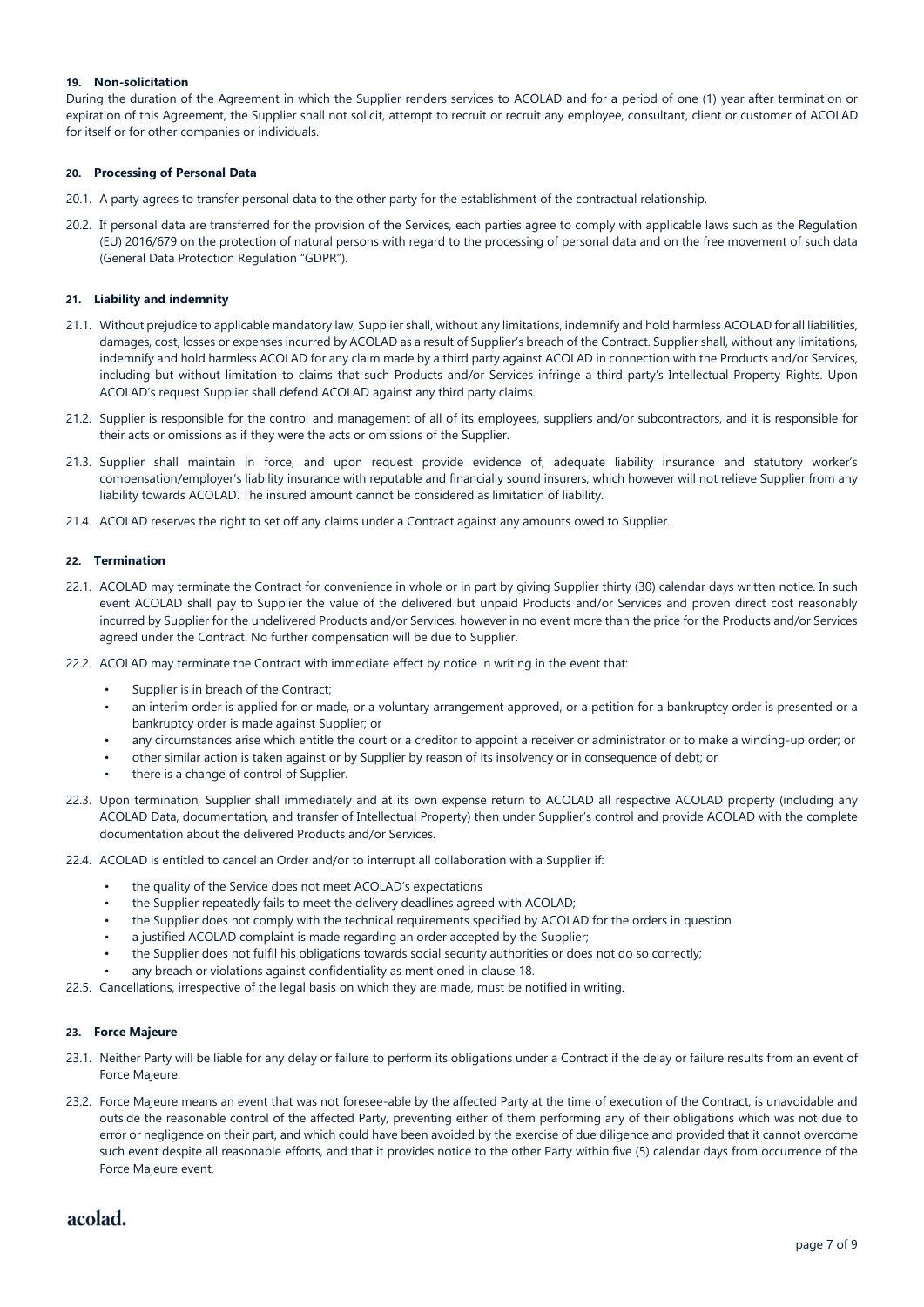- 23.3. If a Force Majeure event exceeds thirty (30) calendar days, either Party may terminate the Contract forthwith by written notice without liability. Each Party shall use reasonable efforts to minimise the effects of the Force Majeure event.
- 23.4. The obligations of a Party shall be suspended in the event of force majeure provided that such Party:
	- promptly notifies the other Party of the occurrence of the force majeure event and the estimated extent and duration of its inability to fulfill its obligations;
	- does its utmost to mitigate the effects of the force majeure event on its ability to fulfill its obligations;
	- resumes fulfillment of its obligations as soon as reasonably possible.

#### **24. Assignment and subcontracting**

- 24.1. When the Supplier decides to outsource Services, the Supplier must ensure full control and inform in advance ACOLAD of the arrangements made to do so.
- 24.2. In the case where Products belonging to ACOLAD are used in the manufacture of the Products of the Supplier, the latter must put in place preservation procedures.
- 24.3. ACOLAD or his representative must be able to verify on the premises of the Supplier that the Services or the subcontracted Products complies with the specified requirements.
- 24.4. Supplier may neither assign, nor transfer, encumber nor subcontract the Contract, nor any parts thereof (including any monetary receivables from ACOLAD) without prior written approval of ACOLAD. This means that the Supplier is not entitled to assign, sub-assign, license, sublicense, transfer or otherwise waiver or be discharged from his/her rights and/or obligations undertaken in by accepting these General terms and Conditions, or any part thereof; without ACOLAD's prior written consent.
- 24.5. ACOLAD may assign, transfer, encumber, subcontract or deal in any other manner with the Contract or parts thereof to its Affiliates.
- 24.6. If subcontracting is authorized by ACOLAD, the Supplier undertakes to obtain from his subcontractor confidentiality, non-competition and copyright-transfer agreements at least equivalent to those accepted by the Supplier under the terms for the cooperation with ACOLAD. Furthermore, the Supplier shall ensure that obligations equivalent to those set out in the General Terms and Conditions, are fulfilled by his/her subcontractor.
- 24.7. With respect to ACOLAD, the Supplier alone shall be responsible at all times for ensuring that all obligations resulting from the Supplier relationship are fulfilled, even if ACOLAD authorized him to subcontract the Service.

#### **25. Notices**

Any notice must be given duly signed by registered mail, courier, fax or by e-mail to the address of the relevant Party as stated in the Contract or to such other address as such Party may have notified in writing. E-mail and fax require written confirmation of the receiving Party. Supplier's reply, correspondence, information or documentation related to the Contract must be provided in the language used in the Contract.

#### **26. Waivers**

- 26.1. Failure to enforce or exercise any term of the Contract does not constitute a waiver of such termand does not affect the right later to enforce such or any other term therein contained.
- 26.2. Failure of either Party to enforce or insist at any time upon compliance with any of the provisions of the cooperation shall neither be construed as a waiver of any rights or remedies, nor affect the validity of the cooperation or any part thereof. No waiver shall be effective unless provided in writing and no waiver or breach of the cooperation shall constitute a waiver of any previous or subsequent breach.

#### **27. Governing Law And Dispute Settlement**

- 27.1. The Contract is governed by the laws of the country (and/or the state, as applicable) where ACOLAD is registered, however under exclusion of its conflict of law rules and the United Nations Convention on International Sale of Products.
- 27.2. If ACOLAD and Supplier are registered in the same country, any dispute arising in connection with the Contract which cannot be settled amicably shall be submitted for resolution to the jurisdiction of the competent courts at ACOLAD's place of registration.
- 27.3. If ACOLAD and Supplier are registered in different countries, any dispute arising in connection with the Contract which cannot be settled amicably shall be finally settled under the Rules of Arbitration of the International Chamber of Commerce by one arbitrator appointed in accordance therewith. Place of arbitration shall be ACOLAD's place of registration. The language of the proceedings and of the award shall be English. The decision of the arbitrator is final and binding upon both Parties, and neither Party may appeal for revision.
- 27.4. This Agreement and the related documents and any subsequent modifications thereof, shall be governed and interpreted in accordance with the laws of the country of ACOLAD's entity issuing the Purchase Order. All disputes arising out of these documents or related to the violation, termination or nullity thereof shall be submitted to the authorities of the country where the Statement of Work was issued.

#### **28. Severability**

The invalidity or unenforceability of any term of the Contract will not adversely affect the validity or enforceability of the remaining terms. The Contract will be given effect as if the invalid or unenforceable term had been replaced by a term with a similar economic effect.